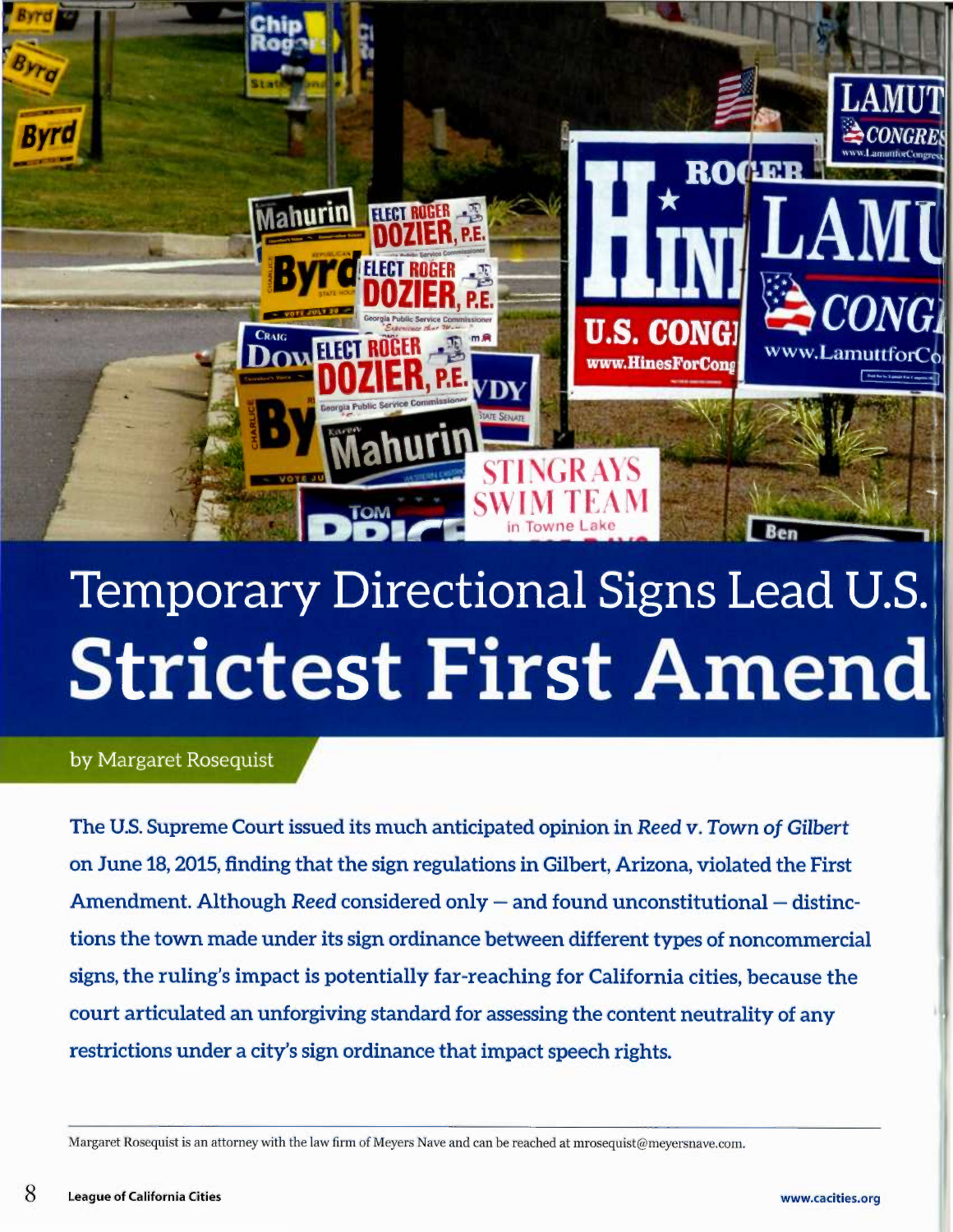# **Supreme Court to the** ment Scrutiny

The images shown here are replicas of photos included in the Reed brief, which showed political signage and a directional sign for a local church.

S  $\frac{d}{dx}$  News

Worthing 10148 180-982-4331

#### Background on Reed

The *Reed* plaintiffs, a pastor and his small "homeless" church, had placed temporary directional signs throughout the Town of Gilbert directing people to the church's weekly meetings, which were held in different locations because the church lacked a permanent location. The town cited the plaintiffs for, among other things, posting their signs in violation of the timing limits allowed under the town's sign ordinance.

The plaintiffs filed a lawsuit against the town, alleging that the regulations violated their First Amendment rights because other noncommercial signs with political or ideological messages were allowed to be posted for a longer duration and had different size limitations under the ordinance. The town contended that the ordinance did not violate the First Amendment because it was "content neutral" — it did not favor particular ideas or messages over others and served the town's important interests in regulating safety and aesthetics.

The Ninth Circuit Court of Appeals upheld the validity of the town's distinctions between the different types of noncommercial speech under the ordinance, but the U.S. Supreme Court unanimously reversed. The Supreme

Court held that the distinctions in the ordinance were not content neutral and therefore violated the First Amendment.

#### continued

#### **About Legal Notes**

This column is provided as general information and not as legal advice. The law is constantly evolving, and attorneys can and do disagree about what the law requires. Local agencies interested in determining how the law applies in a particular situation should consult their local agency attorneys.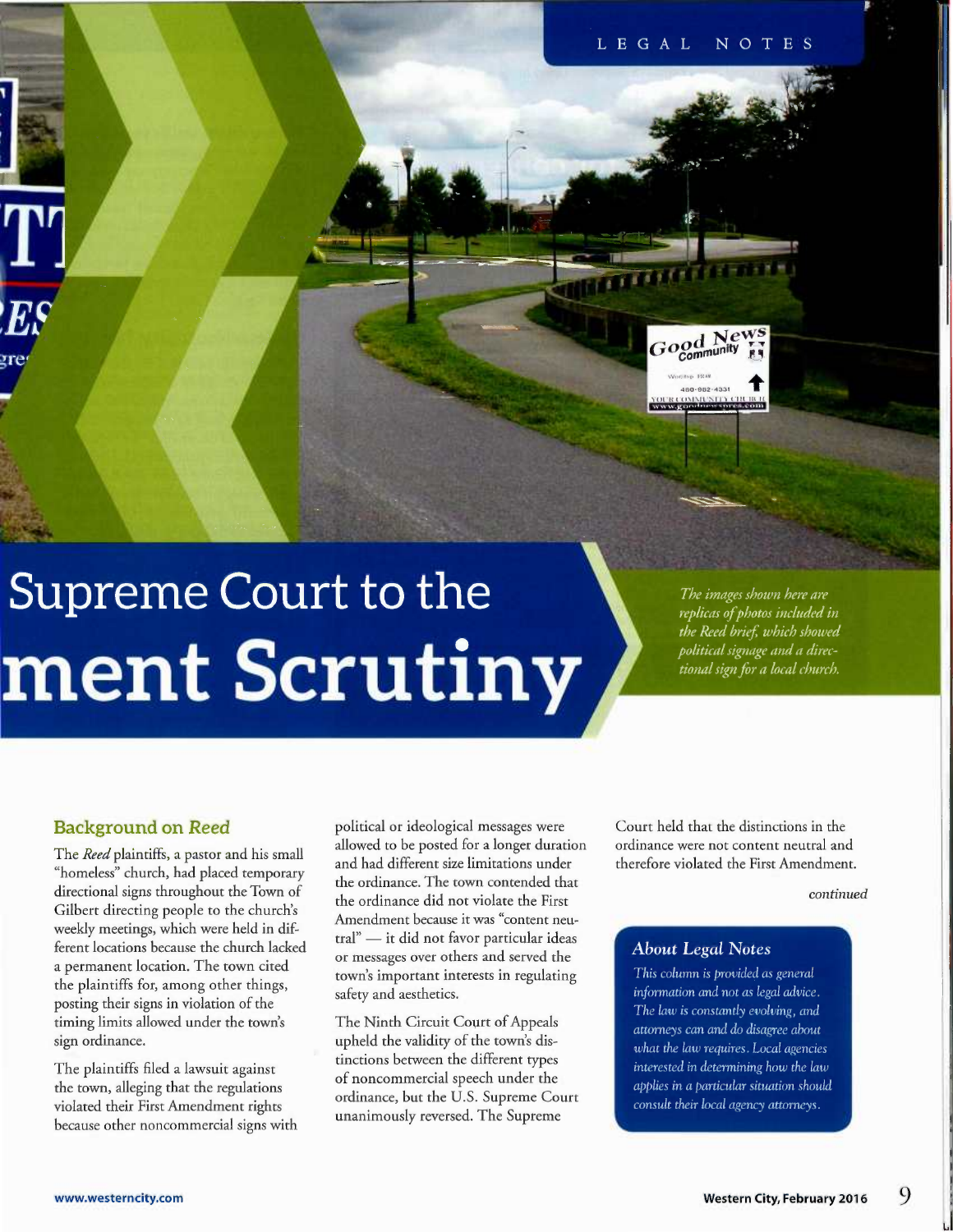Temporary Directional Signs Lead U.S. Supreme Court to the Strictest First Amendment Scrutiny, continued

The requirement for content neutrality is not limited to sign regulations.



### Health Care Reform Solutions

Keenan's Health Care Reform Consulting Services help you understand the Affordable Care Acc's (ACA) potential impact on your health care benefit plan.

- Analysis of your plan and employee workforce
- Prioritizing next steps in alignment with your objectives
- Creating a recommended action plan
- Evaluating and modeling plan design and contribution strategies
- Developing employee wellness and condition management approaches
- Identifying cost-savings alternatives to Covered California, including PACE, a unique Joint Powers Authority medical benefits program for public agencies

For more information about our Health Care Reform Consulting Services, please contact Steve Gedestad, sgedestad@keenan.com.

License No. 0451271

Keenan Innovative Solutions. Enduring Principles.

www.keenan.com



The Reed opinion also set forth a rigid test for assessing content neutrality and mandates that "strict scrutiny" judicial review applies to laws that target speech based on its communicative content. In the wake of Reed, cities should review and possibly reconsider the language used in their sign regulations to assess for content neutrality under the strict test articulated by the Supreme Court.

#### Content-Neutrality Test

The Reed court held that the distinctions enacted by the Town of Gilbert in its sign ordinance were content based because the speech in local signs was treated differently based on whether the message was ideological, political or directional. Under Reed, "Government regulation of speech is content based if a law applies to particular speech because of the topic discussed or the idea or message expressed:' The Supreme Court found that the Ninth Circuit had incorrectly found the regulations to be content neutral and incorrectly applied a lower "intermediate" standard of judicial review to find the restrictions constitutional. Instead, the high court ruled that because the restrictions were content based, this triggered the higher strict scrutiny standard of review. Regulations reviewed under strict scrutiny are presumed to be invalid, and the court then unsurprisingly found that under this test the town's restrictions violated the First Amendment.

The court also explained that just because a government agency has a benign or reasonable intent for enactment does not lead to the conclusion that its sign restrictions are content neutral or constitutional. It is not necessary to show discriminatory intent on the part of an agency that enacts a specific regulation. Content-based restrictions on speech are unconstitutional whether or not they are made with a discriminatory motive. The mere fact that a sign ordinance calls out specific types of content for different treatment is likely sufficient to subject the regulation to strict scrutiny review.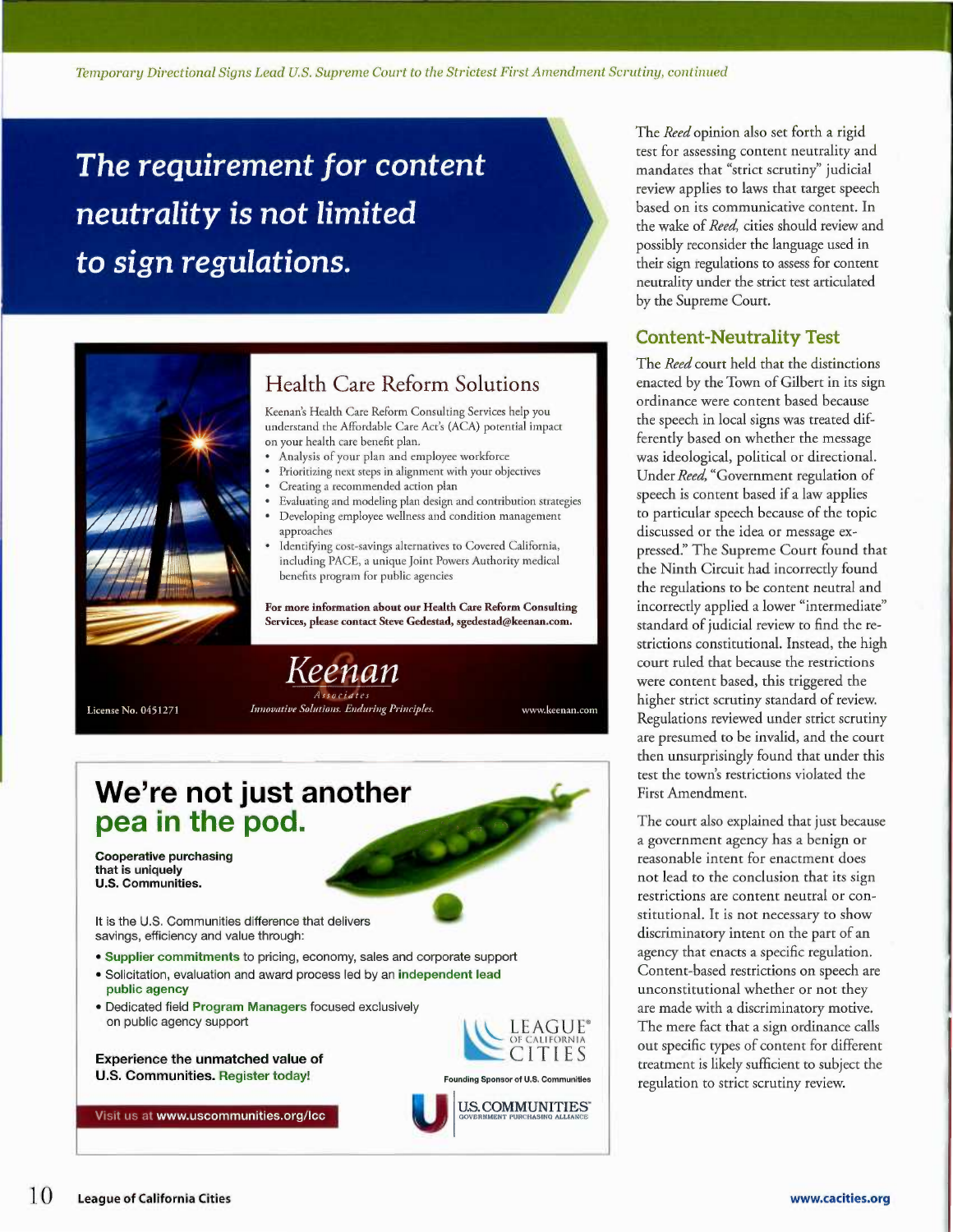#### Restrictions That Will Survive Post-Reed

The majority opinion in Reed provides a short list of the types of city sign regulations that will continue to be found legally sound. Specifically, regulations that have nothing to do with a sign's message — such as restrictions regulating size, materials, lighting, moving parts and portability — remain permissible.

The opinion also notes that cities can go a long way toward entirely forbidding the posting of signs on public property as long as they do so in an evenhanded and content-neutral way. In contrast, cities should be wary of banning signage on private residential property, as earlier Supreme Court precedent explains that a restriction closing down an entire medium of speech in one's own front yard is unconstitutional. The Reed opinion also finds that content-based distinctions that are supported by a compelling interest in vehicle and pedestrian safety (such as warning signs marking hazards, signs directing traffic or street numbers associated with private houses) may survive strict scrutiny review.

The concurring opinion in Reed expanded on the list of content-neutral sign regulations cities can still consider, identifying (among others) rules that:

- Regulate the location of signs;
- Restrict the total number of signs allowed per mile of roadway;
- Distinguish between signs with fixed messages and electronic signs with messages that change; and
- Distinguish between on-premises and off-premises signs.

#### **Looking for Footnotes?**

For a fully footnoted version, read this article online at www.westerncity.com.

#### Reed's Impact on Commercial Speech Regulations

Commentators and the courts have already considered the impact of Reed on local commercial speech regulations and, in particular, on the Supreme Court's earlier rulings upholding on-site/off-site and commercial/noncommercial distinctions in billboard regulations.

Given the Reed concurrence approving of the on-site/off-site distinction for signs, it appears likely that an on-site/off-site distinction in a city's sign ordinance - with an accompanying exemption for noncommercial signs — will continue to be valid. In fact, the California federal district courts that have considered the issue have found that because Reed considered only noncommercial speech, the case does not disrupt the current commercial speech regulatory framework for signs.

### California Constitutional Considerations

One issue for California cities, however, is the continuing viability of the on-site/ off-site and commercial/noncommercial sign distinctions under a California constitutional analysis. While several federal courts have found on-site/off-site and commercial/noncommercial distinctions to be valid under the California Constitution, a recent state trial court found these

distinctions in the City of Los Angeles' sign ordinance were invalid as contentbased distinctions under the California Constitution. The case, Lamar Central Outdoor, LLC v. City of Los Angeles, is pending in the California Court of Appeal.

Lamar involves the constitutionality of the city's billboard regulations under the Liberty of Speech clause (the state's counterpart to the First Amendment) in the California Constitution. The Ninth Circuit has repeatedly upheld the city's billboard regulations under federal law, but the trial court found the regulations failed to pass muster under the state's Constitution. Among other items, the trial court found that distinctions between commercial and noncommercial messages and between on-site and off-site signs are content based and do not meet the strict scrutiny standard of review.

The trial court's ruling in *Lamar* is not binding on other cities. The League has filed an amicus (friend-of-the-court) brief supporting Los Angeles in the Court of Appeal, arguing that on-site/ off-site and commercial/noncommercial sign distinctions in a sign ordinance remain constitutional under the California Constitution as well as under the federal Constitution, and that the intermediate standard of judicial review applies rather than strict scrutiny.

continued